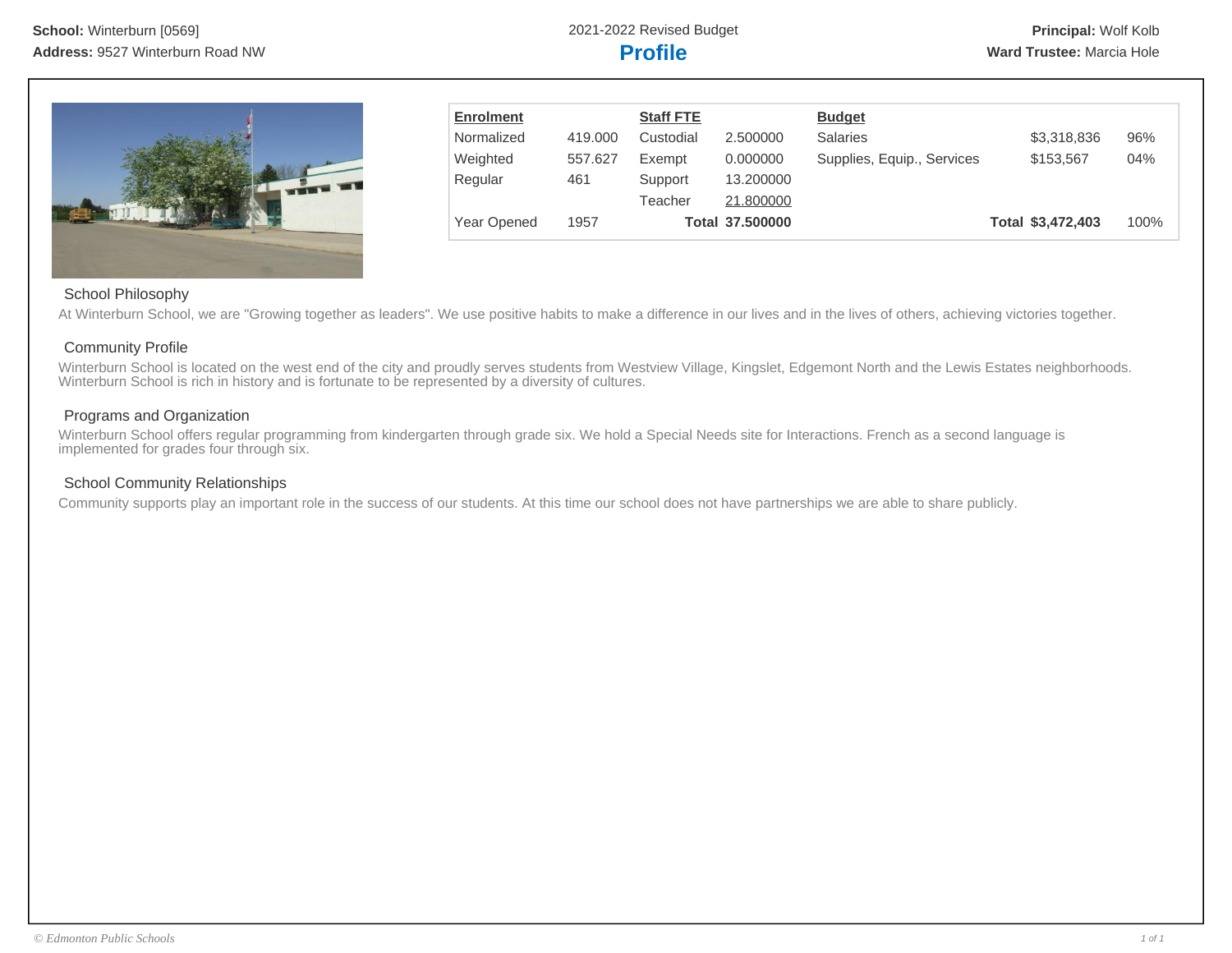**School:** Winterburn [0569] 2020-2021 Results Review **Principal:** Wolf Kolb Address: 9527 Winterburn Road NW **Results and Implications Ward Trustee:** Shelagh Dunn

#### **Division Priorities 2018-2022**

- 1. Foster growth and success for every student by supporting their journey from early learning through high school completion and beyond.
- 2. Provide welcoming, high quality learning and working environments.
- 3. Enhance public education through communication, engagement and partnerships.

Based on the three SMART goals that were established for 2020-2021, report on the results you achieved (with evidence, including referencing the school's Alberta Education Assurance Measure results (formerly the Accountability Pillar results) and describe how achievement of the goal supports the above Division Priorities that were in effect when the goal was set.

Winterburn School will increase the number of students achieving at or above grade level in literacy by:

- Applying literacy best practices
- Providing universal supports in all classrooms to support literacy
- Provide evidenced-based targeted interventions for students, as needed

This will be measured by data analysis of teacher reporting reading and writing at, above or below grade level based on teacher-generated assessments, HLAT writing, diagnostic tools and teacher professional judgment (informed by conversation, observation, and student products). This will be facilitated by:

- Literacy Action Planning Team sharing best practices and providing professional learning
- Collaborative Response grade/pod sharing to plan interventions
- Reading and writing programs, such as Guided Reading and reading/writing strategies by Jennifer Serravello and Karen Filewych
- Identification and implementation of instructional and assessment strategies to address targeted areas
- PD opportunities within the school, Catchment and Division

**Results Achieved:**

**We definitely attained this goal. We began the year with 32% of our students reading at grade level and finished with 42%, so we had an increase of 10%. This is especially remarkable when one takes into account that all students missed instructional time due to Covid. The following strategies were identified as especially helpful in attaining these results:**

**Guided reading**

- **ongoing discussion of of best strategies and a school wide focus on improved instruction through the Collaborative Response Model.**
- **sharing with parents to promote discussion about what was just read.**

Winterburn School will increase the number of students achieving at or above grade level in mathematics by:

- Applying mathematics best practices;
- Providing universal supports in all classrooms to support mathematics; and,
- Provide evidenced-based targeted interventions for students, as needed.
- This will be measured by data analysis of results of teacher reporting mathematics at, above or below grade level. This will be facilitated by:
- Numeracy Action Planning Team sharing best practices and providing professional learning
- Interventions, such as Leaps and Bounds, First Steps in Math, Box of Facts, Mathology and Greg Tang Mathematics
- $\bullet$ Daily review of math facts
- Continue to implement TCC recommendations
- PD opportunities within the school, Catchment and Division

#### **Results Achieved:**

**This goal is more difficult to measure as we used the MIPI in September of 2020 but did not follow up with a spring measure. This fall we switched to the CAT-4**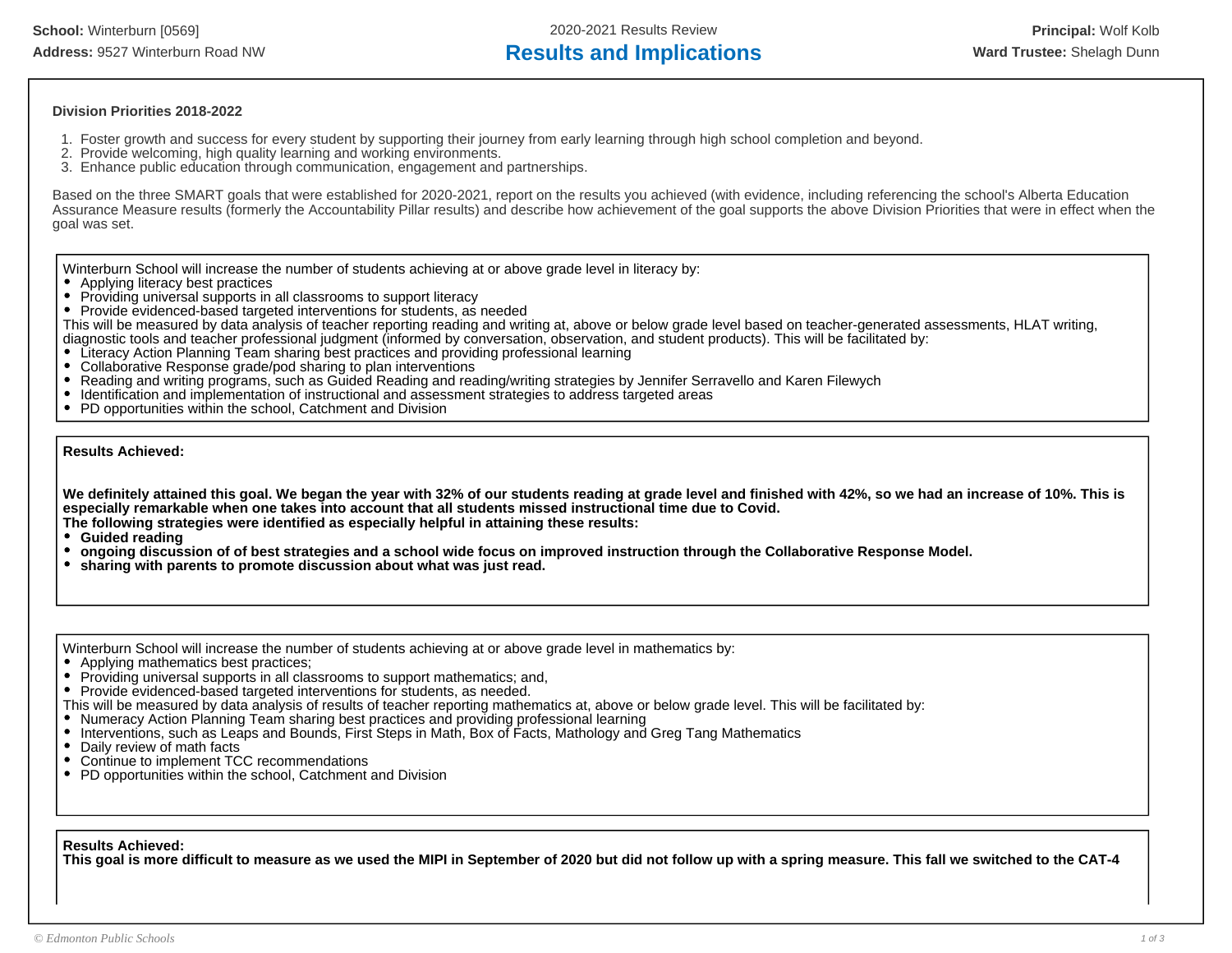# Address: 9527 Winterburn Road NW **Results and Implications Ward Trustee:** Shelagh Dunn

**and will be repeating in the spring.** 

**The following strategies were identified as especially helpful in improving our mathematics results:**

- **The interleaving of math concepts through flashback Fridays.**
- **Weekly Math facts practice**
- **Professional learning throughout the school year focused on what works in math.**
- **Collaborative Response time to target specific skills and the most effective ways to teach them.**

Winterburn School will increase staff capacity to identify and understand mental health concerns that will impact our socially vulnerable students by:

- Seeking support from partners such as Alberta Health Services and the Specialized Learning Supports Team
- Taking part in professional development in areas such as Social Thinking, trauma-informed practices, Diversity and Inclusion supports and First Nations Metis and Inuit cultural supports

This will be measured by maintained satisfaction as reported on the Accountability Pillar in the Safe and Caring School category. This will be facilitated by:

- Safe and Caring Action Planning Team sharing best practices and providing professional learning opportunities
- Sharing and collaboratively living our Leader in Me habits in our school community
- PD opportunities within the school, Catchment and Division

#### **Results Achieved:**

**Winterburn School was limited in attaining this goal. The Alberta Education Assurance Measure indicates a reduction (-12%) in performance on the Citizenship Measure.Students however, indicated a even more significant drop (-16.6%) in agreement that students are learning respect for others and treated fairly at school on the Division's survey. This drop could well be due to restrictions placed on student movement due Covid19 concerns. Still, 84% of parents agreed or strongly agreed that the school provided the support students need for Mental Health and Well Being.** 

**The following strategies were identified as especially helpful in supporting staff capacity to identify and understand mental health concerns that will impact our socially vulnerable students:**

- **Accessing our SLS team and relying on mental health and social work support.**
- **connecting with our school council to provide Christmas hampers and nutritional school lunches.**
- **Provided opportunities to connect with community supports when our SLS team was unavailable.**
- **Professional learning around trauma informed and restorative practices.**
- **Staff action planning team for safe and caring school.**  $\bullet$

**What were the biggest challenges encountered in 2020/21?**

- **Loss of funding for mental health supports**
- **Lack of a reliable measure for numeracy growth.**  $\bullet$
- $\bullet$ **Literacy coach FTE was significantly reduced (0.6FTE).**
- **School based special needs sites nearby were full.**
- **Having to pay for assessments.**  $\bullet$
- $\bullet$ **Students moving in and out due to Covid19.**

**What are the implications from 2020/21 that will impact your current year plan?**

- **We will continue with action Planning teams to address concerns.**
- $\bullet$ **Initiate Academic Supports Program through the U of A.**
- $\bullet$ **Establish intervention through Learning Loss Funding.**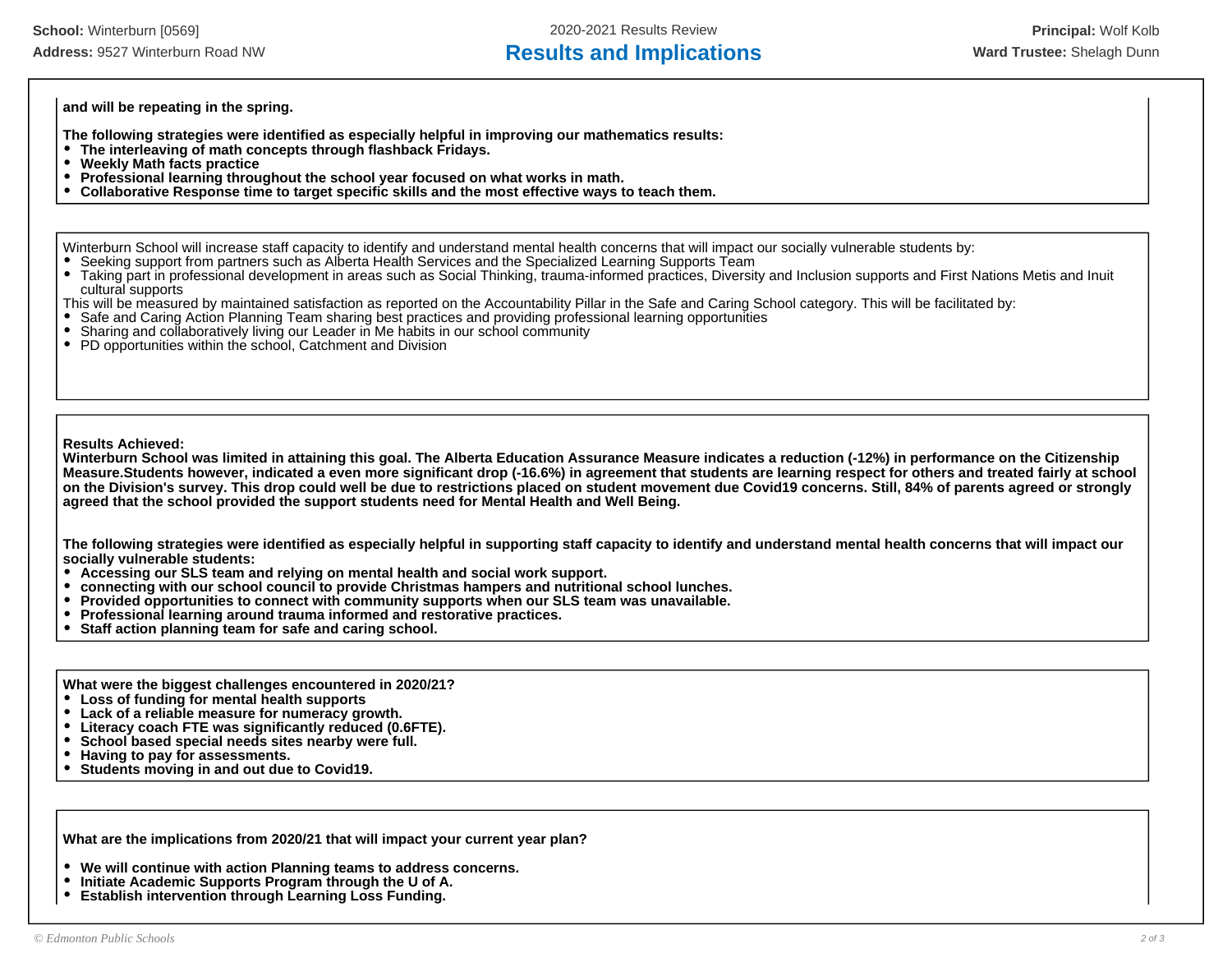# Address: 9527 Winterburn Road NW **Results and Implications Ward Trustee:** Shelagh Dunn

- **We need to find further ways to address mental health supports for staff and students.**
- **Continuing to share best practices through the Collaborative Response Model.**
- **All staff participating in Communities of Practice through the Jasper Place Catchment and sharing what they are learning.**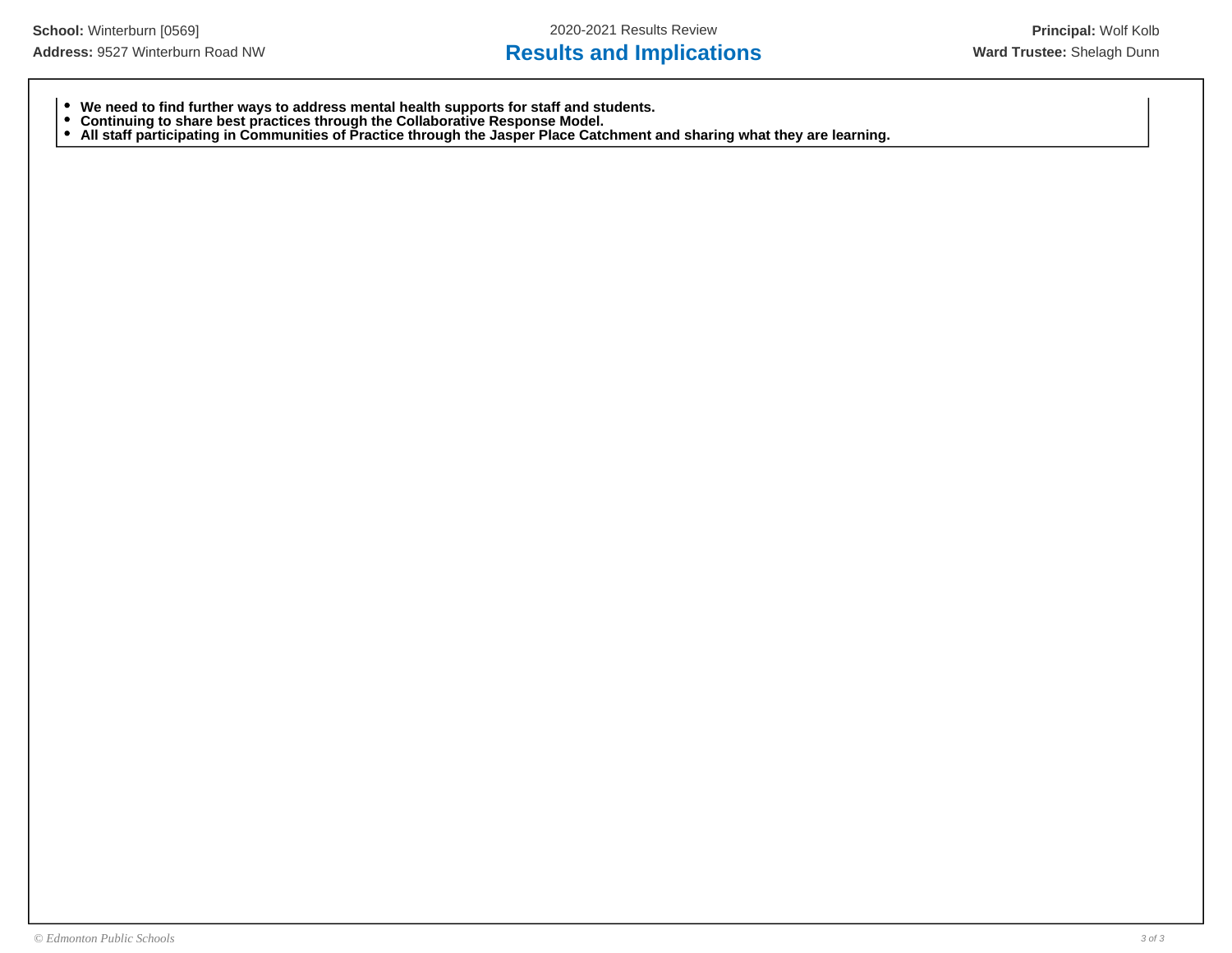# **Required Alberta Education Assurance Measures - Overall Summary**



**Spring 2021** 

## **Winterburn School (7569)**

|                                   |                                                                          | Winterburn School (7569) |                            |                        | <b>Measure Evaluation</b> |                 |                  |
|-----------------------------------|--------------------------------------------------------------------------|--------------------------|----------------------------|------------------------|---------------------------|-----------------|------------------|
| <b>Assurance Domain</b>           | <b>Measure</b>                                                           | Current<br><b>Result</b> | <b>Prev Year</b><br>Result | Prev 3 Year<br>Average | Achievement               | Improvement     | Overall          |
| Student Growth and<br>Achievement | <b>Student Learning Engagement</b>                                       | 86.3                     | n/a                        | n/a                    | n/a                       | n/a             | n/a              |
|                                   | Citizenship                                                              | 75.8                     | 879                        | 87.8                   | Intermediate              | <b>Declined</b> | <b>Issue</b>     |
|                                   | 3-year High School Completion                                            | n/a                      | n/a                        | n/a                    | n/a                       | n/a             | n/a              |
|                                   | 5-year High School Completion                                            | n/a                      | n/a                        | n/a                    | n/a                       | n/a             | n/a              |
|                                   | <b>PAT: Acceptable</b>                                                   | n/a                      | n/a                        | 93.7                   | n/a                       | n/a             | n/a              |
|                                   | <b>PAT: Excellence</b>                                                   | n/a                      | n/a                        | 25.0                   | n/a                       | n/a             | n/a              |
|                                   | Diploma: Acceptable                                                      | n/a                      | n/a                        | n/a                    | n/a                       | n/a             | n/a              |
|                                   | Diploma: Excellence                                                      | n/a                      | n/a                        | n/a                    | n/a                       | n/a             | n/a              |
| Teaching & Leading                | <b>Education Quality</b>                                                 | 91.1                     | 98.4                       | 95.0                   | Very High                 | Maintained      | <b>Excellent</b> |
| Learning Supports                 | Welcoming, Caring, Respectful and Safe Learning<br>Environments (WCRSLE) | 77.0                     | n/a                        | n/a                    | n/a                       | n/a             | n/a              |
|                                   | <b>Access to Supports and Services</b>                                   | 80.6                     | n/a                        | n/a                    | n/a                       | n/a             | n/a              |
| Governance                        | <b>Parental Involvement</b>                                              | 88.6                     | 76.1                       | 84.3                   | Very High                 | Maintained      | Excellent        |
| Notes.                            | For Intern                                                               |                          |                            |                        |                           |                 |                  |

#### Notes:

1. Data values have been suppressed where the number of respondents/students is fewer than 6. Suppression is marked with an asterisk (\*).

- 2. The 2020/21 administration of the AEA survey was a pilot. The Citizenship measure was adjusted to reflect the introduction of the new AEA survey measures. In addition, participation in the survey was impacted by the COVID-19 pandemic. Evaluations have not been calculated as 2020/21 survey results are not comparable with other years.
- 3. Participation in the 2019/20 Diploma Exams was impacted by the COVID-19 pandemic. In the absence of Diploma Exams, achievement level of diploma courses were determined solely by school-awarded marks. Caution should be used when interpreting high school completion rate results over time.
- 4. The "N/A" placeholder for the "Current Result" for PAT and Diploma Exam measures are included until results can be updated in the Fall.
- 5. Aggregated PAT results are based upon a weighted average of percent meeting standards (Acceptable, Excellence). The weights are the number of students enrolled in each course. Courses included: English Language Arts (Grades 6, 9, 9 KAE), Français (6e et 9e année), French Language Arts (6e et 9e année), Mathematics (Grades 6, 9, 9 KAE), Science (Grades 6, 9, 9 KAE), Social Studies (Grades 6, 9, 9 KAE).
- 6. Participation in the Provincial Achievement Tests and Diploma Examinations was impacted by the fires in 2016 and 2019, as well as by the COVID-19 pandemic in 2020. Caution should be used when interpreting trends over time
- 7. Aggregated Diploma results are a weighted average of percent meeting standards (Acceptable, Excellence) on Diploma Examinations. The weights are the number of students writing the Diploma Examination for each course. Courses included: English Language Arts 30-1, English Language Arts 30-2, French Language Arts 30-1, Français 30-1, Mathematics 30-1, Mathematics 30-2, Chemistry 30, Physics 30, Biology 30, Science 30, Social Studies 30-1, Social Studies 30-2.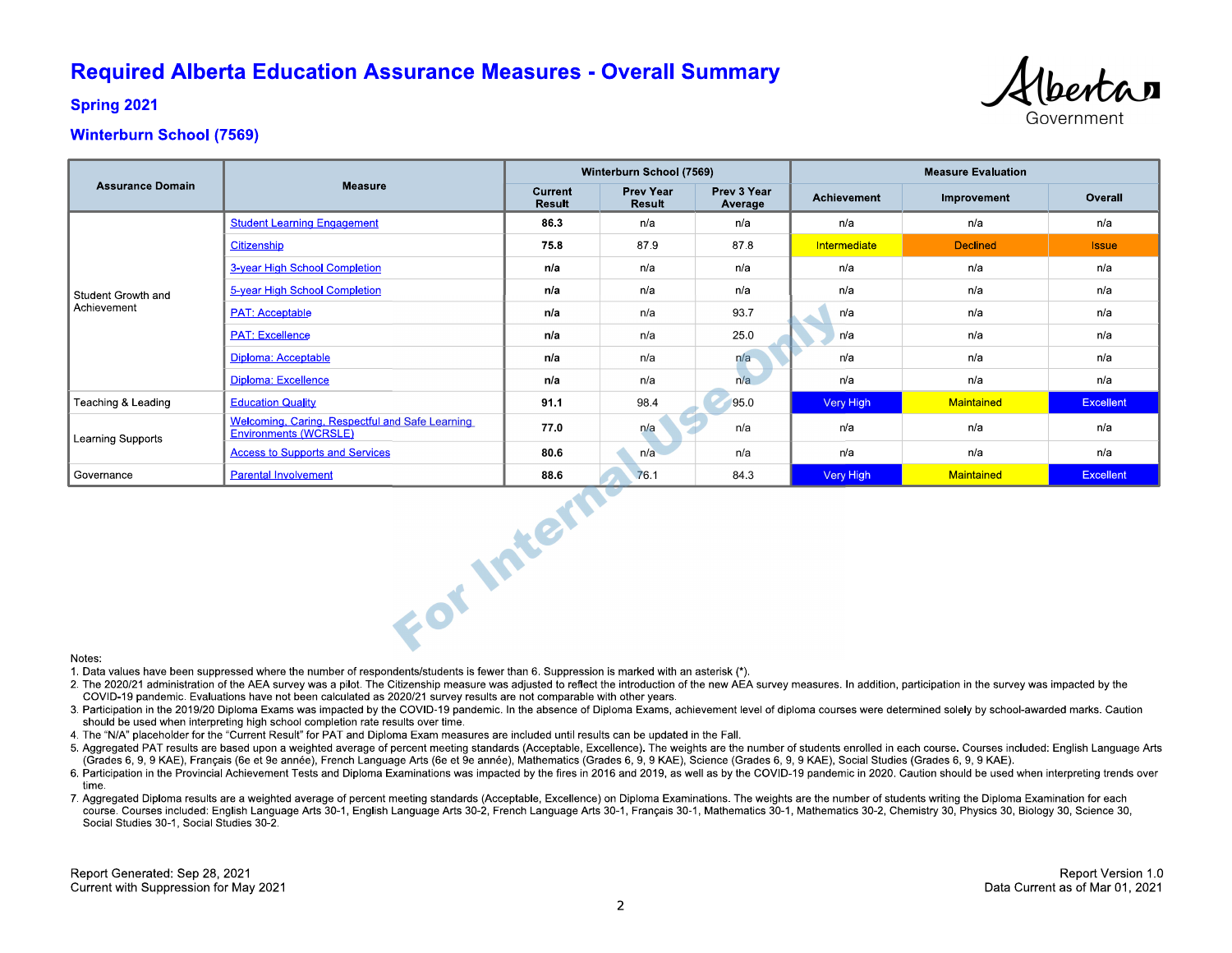### **Division Priorities 2018-2022**

- 1. Foster growth and success for every student by supporting their journey from early learning through high school completion and beyond.
- 2. Provide welcoming, high quality learning and working environments.
- 3. Enhance public education through communication, engagement and partnerships.

The following SMART (Specific, Measureable, Attainable, Relevant, Time-Framed) goals have been established for the 2021/2022 school year. Select the Division Priority number that the goal supports from the drop-down box. Schools are to set one goal for each priority. Central DU's can set their goals around one or more priorities.

Winterburn School will increase the number of students achieving at or above grade level in literacy and numeracy as measured by data analysis of teacher reporting reading and writing and mathematics at, above or below grade level based on teacher professional judgment (informed by HLAT writing, CAT-4, and other diagnostic tools).

This will be facilitated by:

- Applying literacy best practices as identified by our Literacy and Numeracy Action Planning Teams.
- $\bullet$ Providing universal supports in all classrooms to support literacy and providing evidenced-based targeted interventions for students, as needed.
- Collaborative Response grade sharing to plan interventions
- Reading and writing programs, including bot not limited to Guided Reading and reading/writing strategies by Jennifer Serravello and Karen Filewych
- Identification and implementation of instructional and assessment strategies to address targeted areas Fountas and Pinnell
- PD opportunities within the school, Catchment and Division
- Daily review of math facts and ongoing interleaving of math concepts.
- Pre and post assessments using Nelson assessment tools.

**Priority 1**

**Priority 2**

ingWinterburn School will Support our FNMI students to feel welcome and represented in our school as indicated through; the regular use of the land acknowledgement with students, a FNMI bulletin board which changes once a month, the start a collection of Artifacts & photos, the start a student group and providing resources for teachers.

This will be facilitated by:

- 1. Teach about the Seven Sacred Teachings
- 2. Reconnecting with our elders
- 3. celebrating Metis Week
- 4. Set up a space for FNMI group

Winterburn School will increase staff capacity to identify and understand mental health concerns that will impact our socially vulnerable students as reported on the Alberta

Education Assurance Measure in the Safe and Caring School category and the Division Survey.

This will be facilitated by:

- Seeking support from partners such as Alberta Health Services and the Specialized Learning Supports Team.
- Taking part in professional development in areas such as Social Thinking, trauma-informed practices, Diversity and Inclusion support and First Nations Metis and Inuit cultural support.
- $\bullet$ Direct teaching of targeted resiliency skills based on Dr. Ungar and the Resiliency survey results.
- Safe and Caring Action Planning Team sharing best practices and providing professional learning opportunities.
- Sharing and collaboratively living our Leader in Me habits in our school community.
- School based PD days focus on Resilience and mental health.
- Examining our practices to reflect recent research regarding trauma sensitive Environments.
- Accessing and building staff expertise around First Nations, Metis and Inuit culture, language and ways of knowing.

**Priority 3**